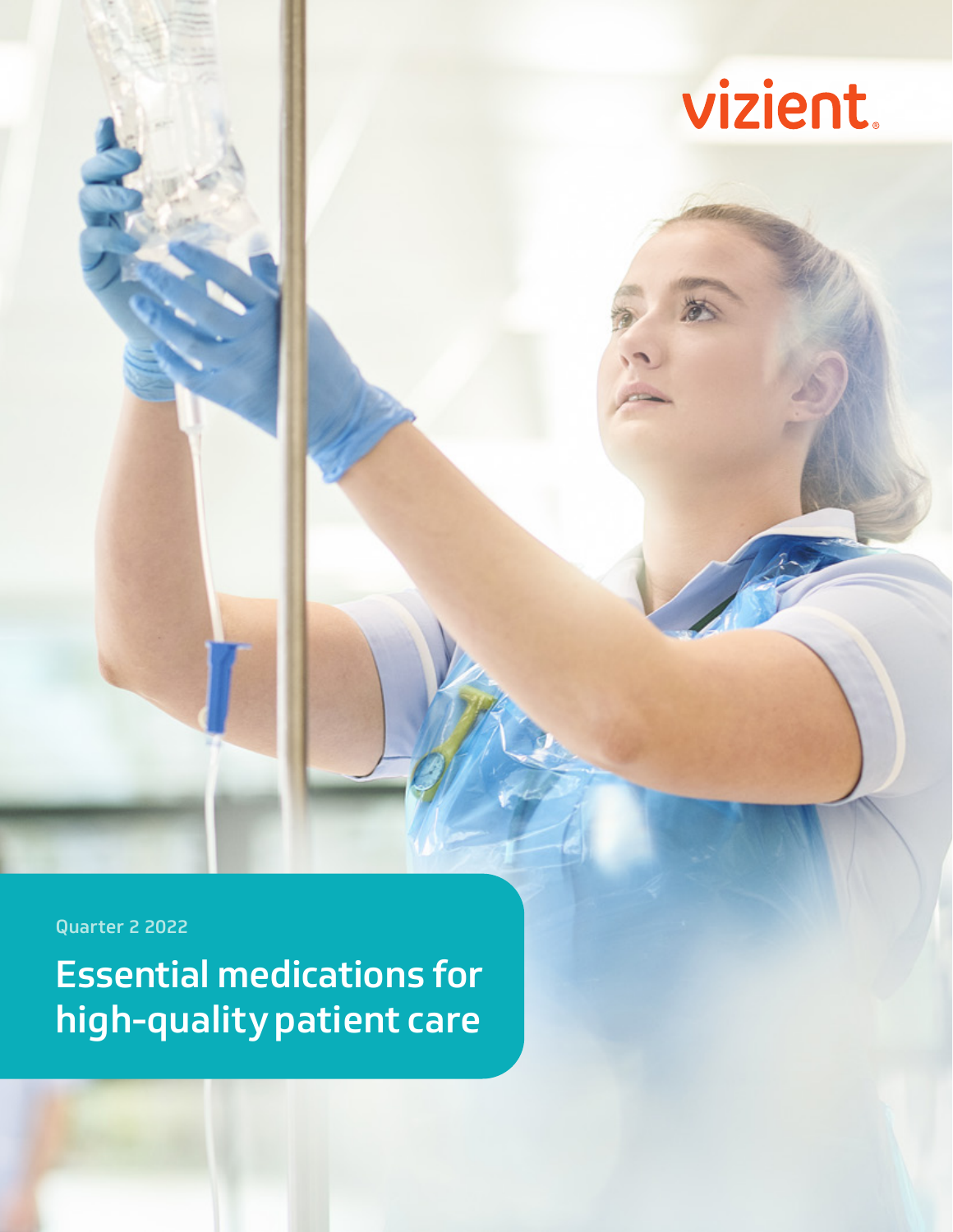#### Essential Medications – Q2 2022

#### New: addition of 60 antidotes

As part of the mission to end drug shortages, Vizient pharmacy experts continue to identify essential medications where, if not available, would prove the greatest threat to a hospital's ability to provide immediate and high-quality patient care. **This also includes the addition of an antidotes list which includes 67-line items representing 60 unique drugs and two categories that distinguish medications used in everyday care as compared to those required to neutralize the effect of another drug or poison.**

As of this edition, there are a 246-line items, representing 234 unique drugs and five categories. Essential medications include:

- **Acute treatment drugs with no alternatives (66 drugs)** Medicines used in acute and critical circumstances to sustain life and for which there are no current alternatives
- **Chronic treatment drugs with no alternatives (36 drugs)** Products used in chronic disease states or conditions where no alternatives are available (e.g., chemotherapy medications)
- **High impact drugs (144 drugs)** Medicines for which alternatives are available but may be less clinically desirable and/or are more operationally difficult to use. Also reflects drugs where the absence of one medication can affect therapeutically related drugs
- **Pediatric impact (64 drugs)** These medications, if supply is disrupted, would have a disproportionate effect on the pediatric population due to preferred formulation and/or concentrations and limited treatment options
- **Antibiotic resistance (28 drugs)** Includes identification of antimicrobials necessary to treat organisms listed in the CDC's Antibiotic Resistance Threats in the U.S

Updated quarterly, Vizient uses the identification of these essential medications to:

- Initiate sourcing strategies that prioritize production of these medications
- Continue efforts to advocate and endorse public policies that facilitate expanded supply and increased quality of the products contained within this database, and
- Focus development of clinical mitigation strategies on medications that are classified as "essential"

At time of publication, more than 55% of the essential medications are available through Novaplus, our marketleading, private label program that includes a consistent supply of competitively priced medications for both inpatient and outpatient facilities. Novaplus is also a critical strategy in protecting health systems and hospitals from drug shortages and the impact on resources and delivery of patient care.

The identification and recognition of these essential medications by our hospital members and clinical experts is another key action step we take to improve the resilience of supply. We remain committed to working with our members and other stakeholders to bring a permanent end to drug shortages. In fact, Vizient is a member of the End Drug Shortages Alliance, which includes health system, supply chain, industry and other stakeholders dedicated to solving pharmaceutical supply challenges by collaborating to increase visibility, access and advocacy. Learn more at [enddrugshortages.com.](https://www.vizientinc.com/enddrugshortages)

Dan Kistner, Pharm.D Group Senior Vice President Vizient Pharmacy Solutions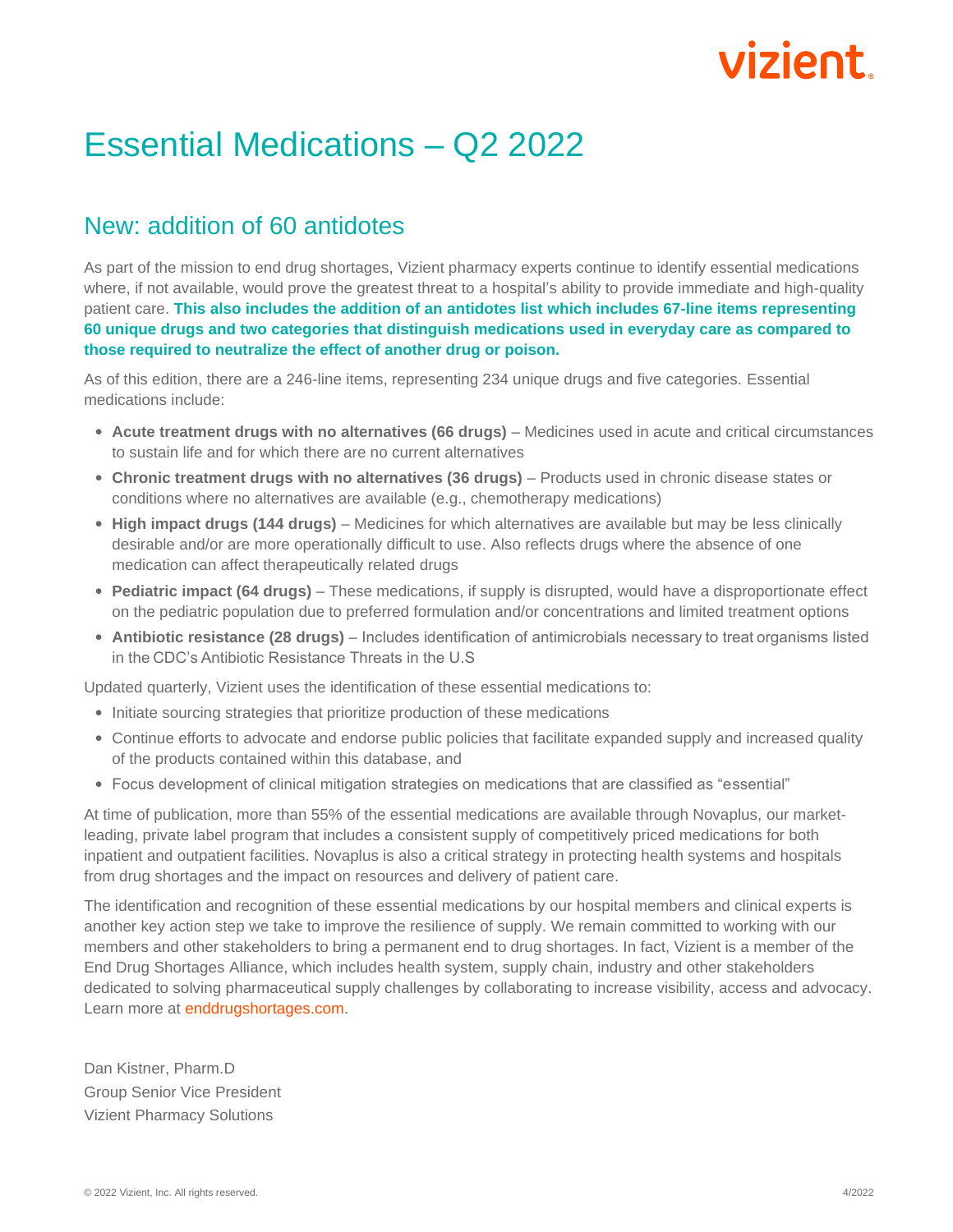#### **Essential Medications<sup>a</sup>**

| <b>Essential Medication</b>            | <b>Acute</b><br>treatment<br>drugs / no<br>alternative | <b>Chronic</b><br>treatment<br>drugs/no<br>alternative | <b>High impact</b> | <b>Pediatric</b><br><b>impact</b> | <b>Antibiotic</b><br>resistance <sup>b</sup> |
|----------------------------------------|--------------------------------------------------------|--------------------------------------------------------|--------------------|-----------------------------------|----------------------------------------------|
| Acetaminophen Inj                      | $\bullet$                                              |                                                        |                    |                                   |                                              |
| Acetaminophen oral                     | $\bullet$                                              |                                                        |                    | $\bullet$                         |                                              |
| Acetaminophen rectal                   | $\bullet$                                              |                                                        |                    | $\bullet$                         |                                              |
| Acetylcysteine inj                     | $\bullet$                                              |                                                        |                    |                                   |                                              |
| Acyclovir sodium inj                   |                                                        |                                                        | $\bullet$          | $\bullet$                         |                                              |
| Adenosine inj                          | $\bullet$                                              |                                                        |                    |                                   |                                              |
| Albumin human inj                      |                                                        |                                                        | $\bullet$          |                                   |                                              |
| Albuterol sulfate inhalation           |                                                        |                                                        | $\bullet$          | $\bullet$                         |                                              |
| Allopurinol inj                        |                                                        |                                                        | $\bullet$          |                                   |                                              |
| Alprostadil inj                        | $\bullet$                                              |                                                        |                    | $\bullet$                         |                                              |
| Alteplase recombinant inj              | $\bullet$                                              |                                                        |                    | $\bullet$                         |                                              |
| Amino acid inj                         |                                                        | $\bullet$                                              |                    |                                   |                                              |
| Aminocaproic acid inj                  |                                                        |                                                        | $\bullet$          | $\bullet$                         |                                              |
| Aminophylline inj                      | $\bullet$                                              |                                                        |                    | $\bullet$                         |                                              |
| Amiodarone HCl inj                     | $\bullet$                                              |                                                        |                    | $\bullet$                         |                                              |
| Amoxicillin oral                       |                                                        |                                                        | $\bullet$          | $\bullet$                         |                                              |
| Amoxicillin/clavulanate potassium oral |                                                        |                                                        | $\bullet$          | $\bullet$                         |                                              |
| Amphotericin B lipid complex inj       |                                                        |                                                        | $\bullet$          |                                   |                                              |
| Amphotericin B deoxycholate inj        |                                                        |                                                        | $\bullet$          |                                   | $\bullet$                                    |
| Ampicillin inj                         |                                                        |                                                        | $\bullet$          | $\bullet$                         |                                              |
| Ampicillin sodium/sulbactam sodium inj |                                                        |                                                        | $\bullet$          | $\bullet$                         | $\bullet$                                    |
| Argatroban inj                         |                                                        |                                                        | $\bullet$          |                                   |                                              |
| Ascorbic acid inj                      | $\bullet$                                              |                                                        |                    |                                   |                                              |
| Asparaginase (Erwinia) inj             |                                                        |                                                        | $\bullet$          |                                   |                                              |
| Aspirin oral                           | $\bullet$                                              |                                                        |                    |                                   |                                              |
| Atropine inj                           | $\bullet$                                              |                                                        |                    | $\bullet$                         |                                              |
| Atropine sulfate ophthalmic            |                                                        |                                                        | $\bullet$          |                                   |                                              |
| Azathioprine sodium inj                |                                                        |                                                        |                    |                                   |                                              |
| Azithromycin inj                       |                                                        |                                                        | $\bullet$          | $\bullet$                         | $\bullet$                                    |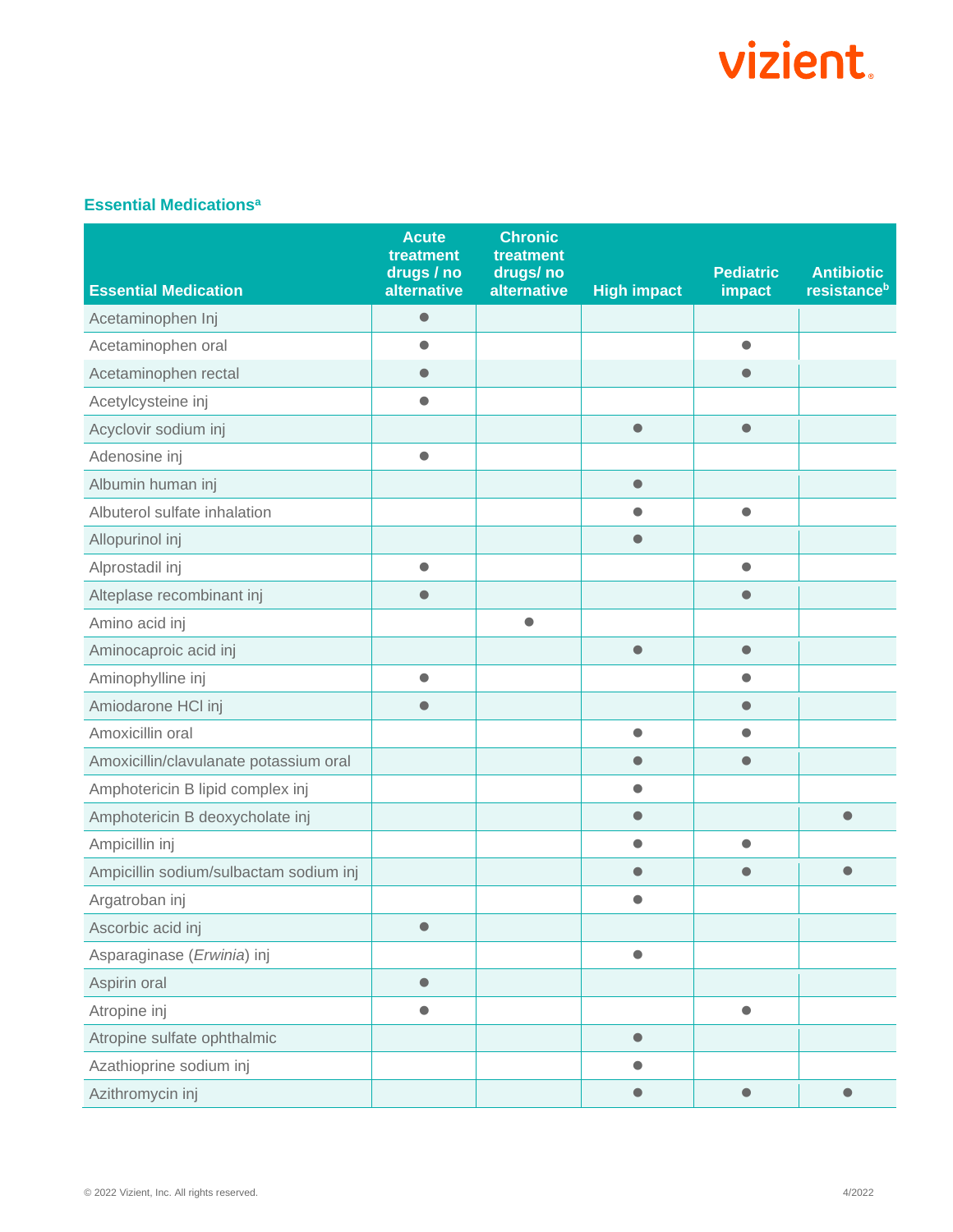| <b>Essential Medication</b>         | <b>Acute</b><br>treatment<br>drugs / no<br>alternative | <b>Chronic</b><br>treatment<br>drugs/no<br>alternative | <b>High impact</b> | <b>Pediatric</b><br>impact | <b>Antibiotic</b><br>resistance <sup>b</sup> |
|-------------------------------------|--------------------------------------------------------|--------------------------------------------------------|--------------------|----------------------------|----------------------------------------------|
| Aztreonam inj                       |                                                        |                                                        | $\bullet$          |                            | $\bullet$                                    |
| <b>BCG</b> vaccine inj              |                                                        | $\bullet$                                              |                    |                            |                                              |
| Benznidazole oral                   |                                                        |                                                        | $\bullet$          |                            |                                              |
| Betamethasone inj                   |                                                        |                                                        | $\bullet$          | $\bullet$                  |                                              |
| Bleomycin sulfate inj               |                                                        | $\bullet$                                              |                    |                            |                                              |
| Bumetanide inj                      |                                                        |                                                        | $\bullet$          | $\bullet$                  |                                              |
| Bupivacaine HCI inj                 |                                                        |                                                        | ●                  |                            |                                              |
| Bupivacaine with Epi inj            |                                                        |                                                        | $\bullet$          |                            |                                              |
| Busulfan inj                        |                                                        | $\bullet$                                              |                    |                            |                                              |
| Caffeine citrate inj                |                                                        |                                                        | $\bullet$          | $\bullet$                  |                                              |
| Calcitonin-salmon inj               | $\bullet$                                              |                                                        |                    |                            |                                              |
| Calcium chloride inj                |                                                        |                                                        | $\bullet$          | $\bullet$                  |                                              |
| Calcium gluconate inj               |                                                        |                                                        | $\bullet$          | $\bullet$                  |                                              |
| Carboplatin inj                     |                                                        | $\bullet$                                              |                    |                            |                                              |
| Caspofungin acetate inj             |                                                        |                                                        | $\bullet$          |                            | $\bullet$                                    |
| Cefazolin sodium inj                |                                                        |                                                        | $\bullet$          | $\bullet$                  |                                              |
| Cefepime HCl inj                    |                                                        |                                                        | $\bullet$          |                            |                                              |
| Cefidericol inj                     |                                                        |                                                        | $\bullet$          |                            | $\bullet$                                    |
| Cefotaxime sodium inj               |                                                        |                                                        | $\bullet$          | $\bullet$                  |                                              |
| Ceftaroline fosamil monoacetate inj |                                                        |                                                        | $\bullet$          |                            | O                                            |
| Ceftazidime inj                     |                                                        |                                                        |                    |                            |                                              |
| Ceftazidime/ avibactam inj          |                                                        |                                                        | $\bullet$          |                            | O                                            |
| Ceftolozane/tazobactam inj          |                                                        |                                                        |                    |                            |                                              |
| Ceftriaxone sodium inj              |                                                        |                                                        |                    |                            | $\bullet$                                    |
| Chlorothiazide sodium inj           |                                                        |                                                        | $\bullet$          | $\bullet$                  |                                              |
| Chromic chloride inj                |                                                        | $\bullet$                                              |                    |                            |                                              |
| Ciprofloxacin HCl ophthalmic        |                                                        |                                                        | $\bullet$          |                            |                                              |
| Ciprofloxacin inj                   |                                                        |                                                        | $\bullet$          |                            |                                              |
| Cisatracurium Besylate Inja         |                                                        |                                                        | $\bullet$          |                            |                                              |
| Cisplatin inj                       |                                                        | $\bullet$                                              |                    |                            |                                              |
| Clindamycin phosphate inj           | $\bullet$                                              |                                                        |                    |                            |                                              |
| Clobazam oral                       | $\bullet$                                              |                                                        |                    | $\bullet$                  |                                              |
| Colistimethate sodium inj           | $\bullet$                                              |                                                        |                    |                            | $\bullet$                                    |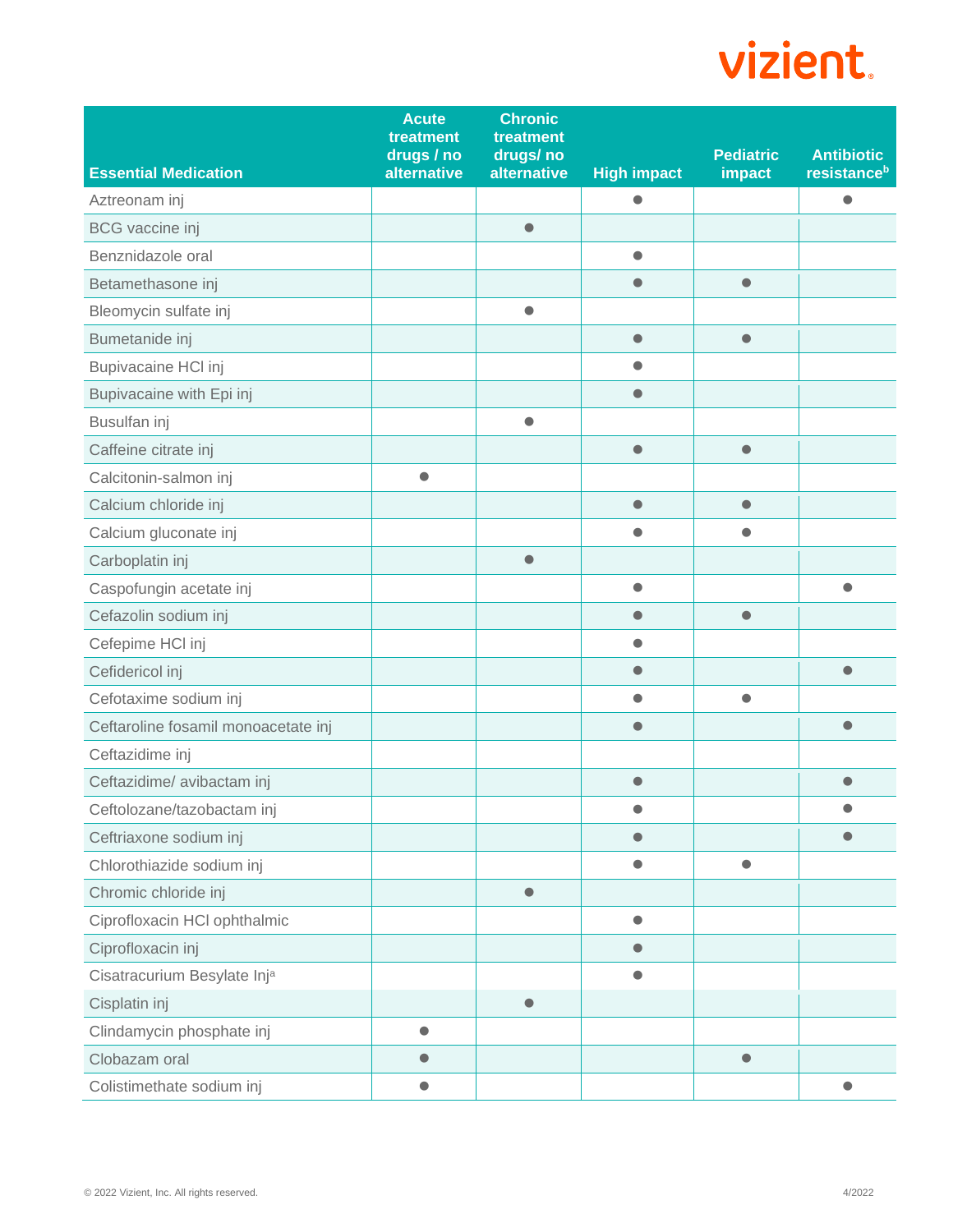|                                                              | <b>Acute</b><br>treatment<br>drugs / no | <b>Chronic</b><br>treatment<br>drugs/no |                    | <b>Pediatric</b> | <b>Antibiotic</b>       |
|--------------------------------------------------------------|-----------------------------------------|-----------------------------------------|--------------------|------------------|-------------------------|
| <b>Essential Medication</b>                                  | alternative                             | alternative                             | <b>High impact</b> | impact           | resistance <sup>b</sup> |
| <b>Continuous Renal Replacement</b><br>Therapy Solutions inj |                                         |                                         |                    |                  |                         |
| Copper inj                                                   |                                         | $\bullet$                               |                    |                  |                         |
| Cyclophosphamide inj                                         |                                         | $\bullet$                               |                    |                  |                         |
| Cyclosporine inj                                             |                                         |                                         | $\bullet$          |                  |                         |
| Cyclosporine oral                                            |                                         | $\bullet$                               |                    |                  |                         |
| Cysteine HCI inj                                             |                                         | $\bullet$                               |                    | $\bullet$        |                         |
| Cytarabine conventional inj                                  |                                         | $\bullet$                               |                    |                  |                         |
| Dacarbazine inj                                              |                                         | $\bullet$                               |                    |                  |                         |
| Dactinomycin inj                                             |                                         | $\bullet$                               |                    |                  |                         |
| Daptomycin inj                                               |                                         |                                         | $\bullet$          |                  | $\bullet$               |
| Darbepoetin alfa inj                                         |                                         |                                         | $\bullet$          |                  |                         |
| Daunorubicin HCl inj                                         |                                         | $\bullet$                               |                    |                  |                         |
| Desflurane inhalation                                        |                                         |                                         | $\bullet$          |                  |                         |
| Desmopressin acetate inj                                     | $\bullet$                               |                                         |                    |                  |                         |
| Dexamethasone sodium phosphate inj                           |                                         |                                         | $\bullet$          |                  |                         |
| Dexmedetomidine HCI inj                                      |                                         |                                         | $\bullet$          |                  |                         |
| Dextrose 50% in water inj                                    | $\bullet$                               |                                         |                    | $\bullet$        |                         |
| Diazepam inj                                                 |                                         |                                         | $\bullet$          | $\bullet$        |                         |
| Digestive enzymes oral                                       |                                         | $\bullet$                               |                    | $\bullet$        |                         |
| Diltiazem HCI inj                                            |                                         |                                         | $\bullet$          |                  |                         |
| Diphenhydramine HCI inj                                      | $\bullet$                               |                                         |                    |                  |                         |
| Dobutamine HCI inj                                           |                                         |                                         | $\bullet$          | $\bullet$        |                         |
| Dopamine HCl inj                                             |                                         |                                         | $\bullet$          | $\bullet$        |                         |
| Doxorubicin HCI conventional inj                             |                                         | $\bullet$                               |                    |                  |                         |
| Doxycycline hyclate inj                                      | $\bullet$                               |                                         |                    |                  |                         |
| Enoxaparin sodium inj                                        |                                         |                                         | $\bullet$          |                  |                         |
| Epinephrine inhalation<br>(Racepinephrine)                   |                                         |                                         | $\bullet$          | $\bullet$        |                         |
| Epinephrine inj                                              | $\bullet$                               |                                         |                    | $\bullet$        |                         |
| Epoetin alfa recombinant inj                                 |                                         |                                         | $\bullet$          |                  |                         |
| Eptifibatide inj                                             |                                         |                                         | $\bullet$          |                  |                         |
| Ertapenem inj                                                |                                         |                                         | $\bullet$          |                  | $\bullet$               |
| Erythromycin ophthalmic                                      |                                         |                                         | $\bullet$          | $\bullet$        |                         |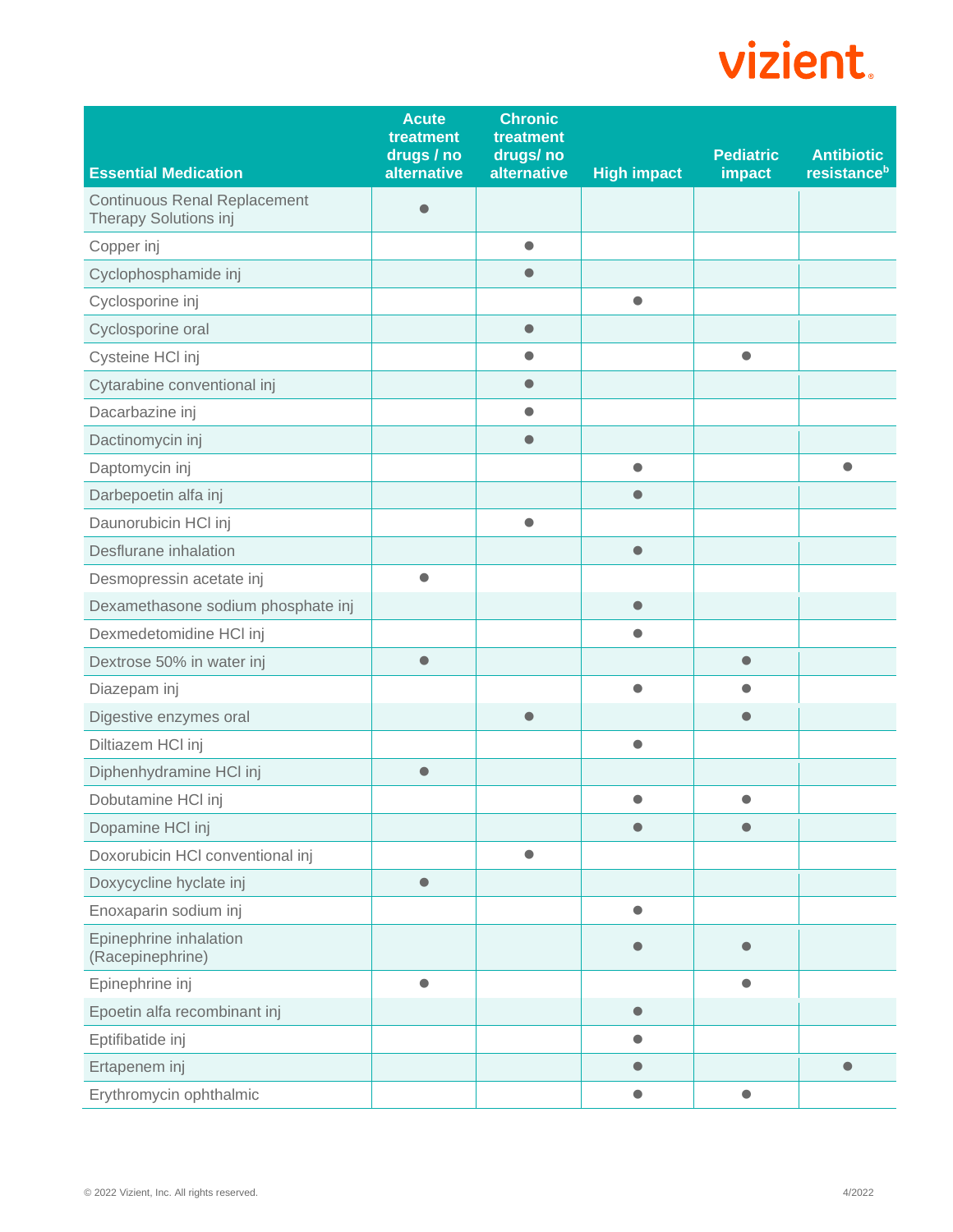| <b>Essential Medication</b>          | <b>Acute</b><br>treatment<br>drugs / no<br>alternative | <b>Chronic</b><br>treatment<br>drugs/no<br>alternative | <b>High impact</b> | <b>Pediatric</b><br>impact | <b>Antibiotic</b><br>resistance <sup>b</sup> |
|--------------------------------------|--------------------------------------------------------|--------------------------------------------------------|--------------------|----------------------------|----------------------------------------------|
| Ethambutol HCI oral                  |                                                        |                                                        | $\bullet$          |                            |                                              |
| Etomidate inj                        |                                                        |                                                        | $\bullet$          |                            |                                              |
| Etoposide inj                        |                                                        |                                                        | $\bullet$          |                            |                                              |
| Famotidine inj                       |                                                        |                                                        | $\bullet$          |                            |                                              |
| Fat emulsion inj                     | $\bullet$                                              |                                                        |                    | $\bullet$                  |                                              |
| Fentanyl citrate inj                 |                                                        |                                                        | $\bullet$          |                            |                                              |
| Ferric carboxymaltose inj            |                                                        |                                                        | $\bullet$          |                            |                                              |
| Ferric gluconate complex inj         |                                                        |                                                        | $\bullet$          |                            |                                              |
| Ferumoxytol inj                      |                                                        |                                                        | $\bullet$          |                            |                                              |
| Fidaxomicin oral                     |                                                        |                                                        | $\bullet$          |                            | ●                                            |
| Filgrastim inj                       |                                                        |                                                        |                    |                            |                                              |
| Fluconazole inj                      |                                                        |                                                        | $\bullet$          |                            |                                              |
| Fludarabine inj                      |                                                        | $\bullet$                                              |                    |                            |                                              |
| Fludrocortisone acetate oral         |                                                        | $\bullet$                                              |                    |                            |                                              |
| Flumazenil Inj <sup>a</sup>          | $\bullet$                                              |                                                        |                    |                            |                                              |
| Fluorescein sodium ophthalmic strips |                                                        |                                                        | $\bullet$          |                            |                                              |
| Folic acid inj                       |                                                        | $\bullet$                                              |                    |                            |                                              |
| Fosphenytoin Sodium inj              |                                                        |                                                        | $\bullet$          | $\bullet$                  |                                              |
| Furosemide inj                       |                                                        |                                                        | $\bullet$          |                            |                                              |
| Gentamicin sulfate inj               |                                                        |                                                        | $\bullet$          | $\bullet$                  | $\bullet$                                    |
| Glucagon inj                         | $\bullet$                                              |                                                        |                    |                            |                                              |
| Glycopyrrolate inj                   |                                                        |                                                        | $\bullet$          | $\bullet$                  |                                              |
| Haloperidol inj                      |                                                        |                                                        |                    |                            |                                              |
| Heparin Sodium inj                   |                                                        |                                                        | $\bullet$          |                            |                                              |
| Hydrocortisone sodium succinate inj  |                                                        |                                                        | $\bullet$          |                            |                                              |
| Hydromorphone HCl inj                |                                                        |                                                        | $\bullet$          |                            |                                              |
| Hydroxyurea oral                     | $\bullet$                                              |                                                        |                    |                            |                                              |
| Ibuprofen inj                        | $\bullet$                                              |                                                        |                    | ●                          |                                              |
| Ibuprofen oral                       | $\bullet$                                              |                                                        |                    |                            |                                              |
| Ifosfamide inj                       |                                                        | $\bullet$                                              |                    |                            |                                              |
| Imipenem/cilastatin/relebactam inj   |                                                        |                                                        | $\bullet$          |                            | $\bullet$                                    |
| Immune globulin (IVIG) inj           | $\bullet$                                              |                                                        |                    |                            |                                              |
| Indomethacin inj                     | $\bullet$                                              |                                                        |                    | $\bullet$                  |                                              |
| Insulin regular (human) inj          | $\bullet$                                              |                                                        |                    |                            |                                              |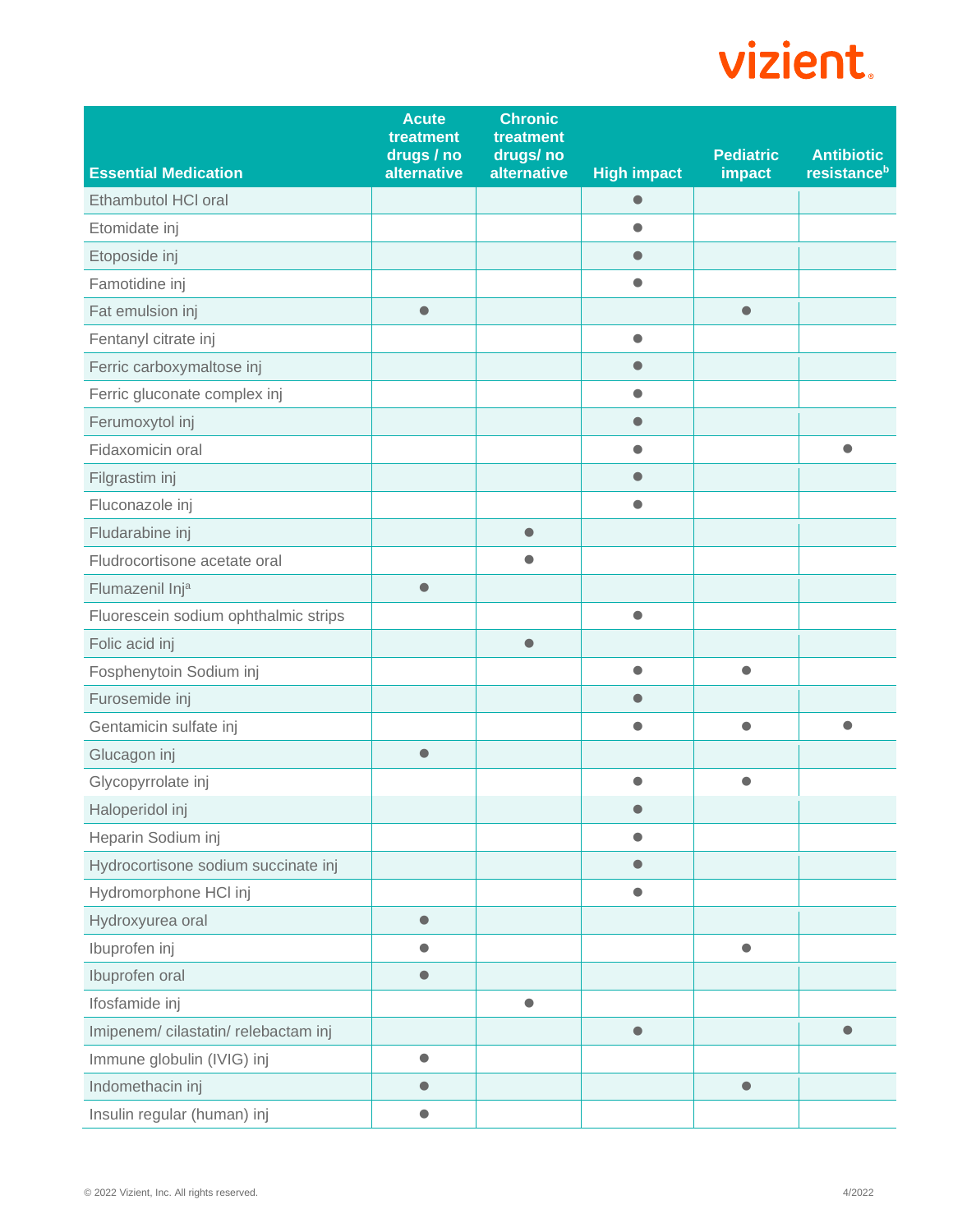| <b>Essential Medication</b>                            | <b>Acute</b><br>treatment<br>drugs / no<br>alternative | <b>Chronic</b><br>treatment<br>drugs/no<br>alternative | <b>High impact</b> | <b>Pediatric</b><br>impact | <b>Antibiotic</b><br>resistance <sup>b</sup> |
|--------------------------------------------------------|--------------------------------------------------------|--------------------------------------------------------|--------------------|----------------------------|----------------------------------------------|
| Ipratropium bromide inhalation                         | $\bullet$                                              |                                                        |                    | $\bullet$                  |                                              |
| Iron dextran inj                                       |                                                        |                                                        | $\bullet$          |                            |                                              |
| Iron sucrose inj                                       |                                                        |                                                        | $\bullet$          |                            |                                              |
| Isoflurane inhalation                                  |                                                        |                                                        | $\bullet$          |                            |                                              |
| Isoproterenol HCI inj                                  |                                                        |                                                        | $\bullet$          |                            |                                              |
| Isotretinoin oral                                      |                                                        | $\bullet$                                              |                    | $\bullet$                  |                                              |
| Ketamine HCI inj                                       | $\bullet$                                              |                                                        |                    |                            |                                              |
| Labetalol HCl inj                                      |                                                        |                                                        | $\bullet$          |                            |                                              |
| Lacosamide inj                                         |                                                        |                                                        |                    |                            |                                              |
| Lactulose oral                                         |                                                        |                                                        | $\bullet$          | $\bullet$                  |                                              |
| Lefamulin inj                                          |                                                        |                                                        | 0                  |                            | $\bullet$                                    |
| Levetiracetam inj                                      | $\bullet$                                              |                                                        |                    | $\bullet$                  |                                              |
| Levofloxacin inj                                       |                                                        |                                                        | $\bullet$          |                            |                                              |
| Levothyroxine sodium (T4) inj                          | $\bullet$                                              |                                                        |                    |                            |                                              |
| Lidocaine hydrochloride inj                            |                                                        |                                                        | $\bullet$          |                            |                                              |
| Lidocaine hydrochloride/ epinephrine<br>bitartrate inj |                                                        |                                                        |                    |                            |                                              |
| Linezolid inj                                          |                                                        |                                                        | $\bullet$          |                            | $\bullet$                                    |
| Liothyronine sodium (T3) inj                           | $\bullet$                                              |                                                        |                    |                            |                                              |
| Lomustine oral                                         |                                                        | $\bullet$                                              |                    | $\bullet$                  |                                              |
| Lorazepam inj                                          |                                                        |                                                        | $\bullet$          |                            |                                              |
| Magnesium sulfate inj                                  | $\bullet$                                              |                                                        |                    |                            |                                              |
| Manganese inj                                          |                                                        |                                                        |                    |                            |                                              |
| Mercaptopurine oral                                    |                                                        | $\bullet$                                              |                    |                            |                                              |
| Meropenem inj                                          |                                                        |                                                        | $\bullet$          | $\bullet$                  | 0                                            |
| Meropenem/ vaborbactam inj                             |                                                        |                                                        | $\bullet$          |                            | O                                            |
| Mesna inj                                              | $\bullet$                                              |                                                        |                    | $\bullet$                  |                                              |
| Methadone HCI oral                                     |                                                        |                                                        | $\bullet$          |                            |                                              |
| Methotrexate inj                                       | $\bullet$                                              |                                                        |                    |                            |                                              |
| Methylene blue inj                                     | $\bullet$                                              |                                                        |                    |                            |                                              |
| Methylergonovine maleate injection                     |                                                        |                                                        | $\bullet$          |                            |                                              |
| Methylprednisolone sodium succinate<br>inj             |                                                        |                                                        |                    |                            |                                              |
| Metoprolol tartrate inj                                |                                                        |                                                        | $\bullet$          |                            |                                              |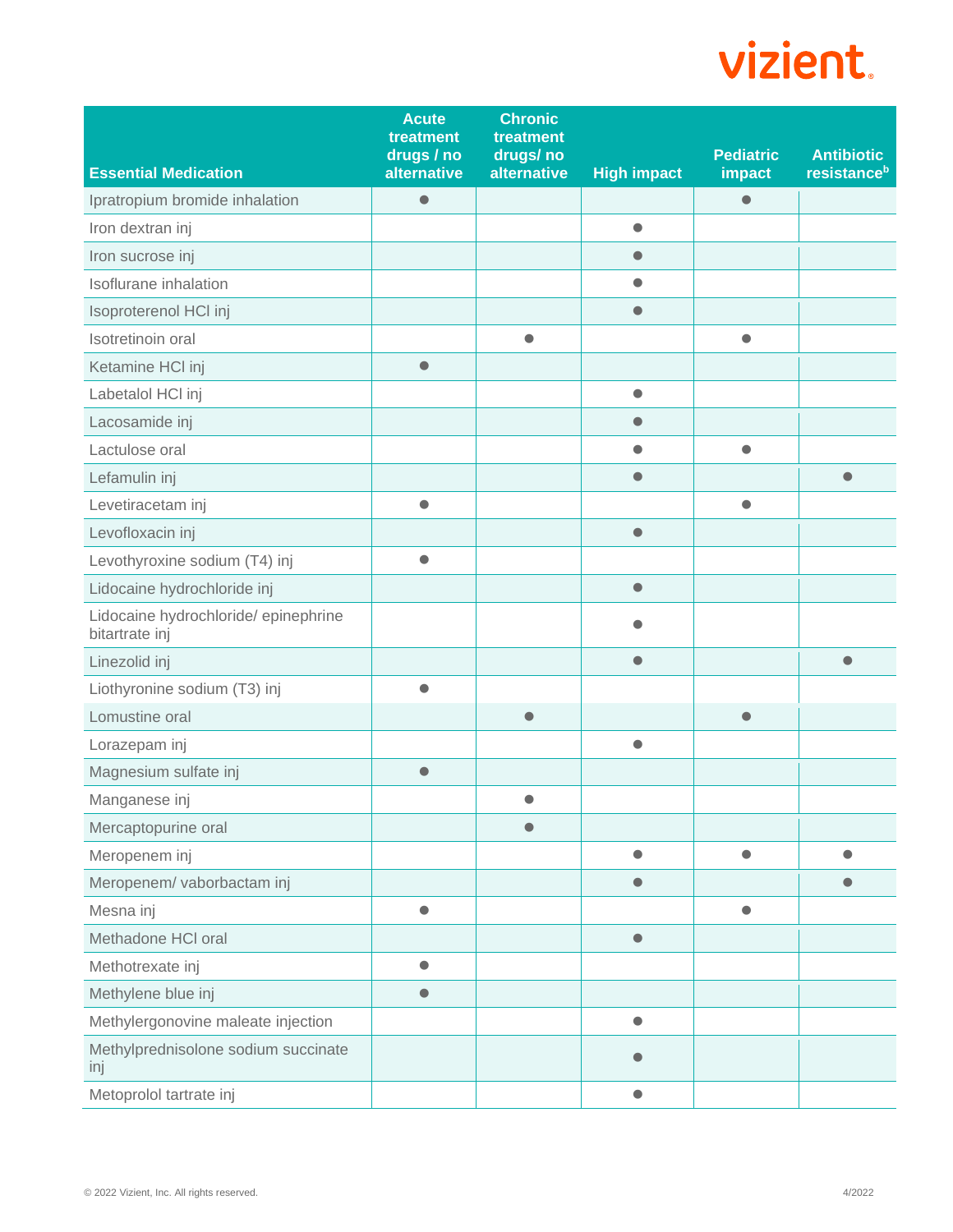| <b>Essential Medication</b>                    | <b>Acute</b><br>treatment<br>drugs / no<br>alternative | <b>Chronic</b><br>treatment<br>drugs/no<br>alternative | <b>High impact</b> | <b>Pediatric</b><br>impact | <b>Antibiotic</b><br>resistance <sup>b</sup> |
|------------------------------------------------|--------------------------------------------------------|--------------------------------------------------------|--------------------|----------------------------|----------------------------------------------|
| Metronidazole inj                              |                                                        |                                                        | $\bullet$          |                            |                                              |
| Micafungin Sodium inj                          |                                                        |                                                        | $\bullet$          |                            | $\bullet$                                    |
| Midazolam HCI inj                              |                                                        |                                                        | $\bullet$          | $\bullet$                  |                                              |
| Milrinone lactate inj                          |                                                        |                                                        | $\bullet$          | $\bullet$                  |                                              |
| Mitomycin inj                                  |                                                        | $\bullet$                                              |                    |                            |                                              |
| Morphine sulfate inj                           |                                                        |                                                        | $\bullet$          |                            |                                              |
| Moxifloxacin inj                               |                                                        |                                                        | $\bullet$          |                            | $\bullet$                                    |
| Mycophenolate Mofetil HCI inj                  |                                                        |                                                        | $\bullet$          |                            |                                              |
| Naloxone HCI inj                               | $\bullet$                                              |                                                        |                    |                            |                                              |
| Nelarabine inj                                 |                                                        | $\bullet$                                              |                    |                            |                                              |
| Neostigmine methylsulfate inj                  |                                                        |                                                        | $\bullet$          |                            |                                              |
| Nicardipine HCI inj                            |                                                        |                                                        | $\bullet$          |                            |                                              |
| Nitroglycerin inj                              |                                                        |                                                        | $\bullet$          |                            |                                              |
| Nitroprusside sodium inj                       |                                                        |                                                        | $\bullet$          |                            |                                              |
| Norepinephrine bitartrate inj                  |                                                        |                                                        | $\bullet$          |                            |                                              |
| Octreotide acetate inj                         | $\bullet$                                              |                                                        |                    |                            |                                              |
| Ofloxacin ophthalmic                           |                                                        |                                                        | $\bullet$          |                            |                                              |
| Ondansetron HCI inj                            |                                                        |                                                        | $\bullet$          | $\bullet$                  |                                              |
| Oxytocin inj                                   | $\bullet$                                              |                                                        |                    |                            |                                              |
| Paclitaxel conventional inj                    |                                                        | $\bullet$                                              |                    |                            |                                              |
| Pantoprazole sodium inj                        |                                                        |                                                        | $\bullet$          |                            |                                              |
| Pegaspargase inj                               |                                                        | $\bullet$                                              |                    |                            |                                              |
| Phenobarbital sodium inj                       |                                                        |                                                        |                    |                            |                                              |
| Phentolamine meyslate inj                      | $\bullet$                                              |                                                        |                    |                            |                                              |
| Phenylephrine HCl inj                          | $\bullet$                                              |                                                        |                    |                            |                                              |
| Phytonadione (vitamin K) inj                   | $\bullet$                                              |                                                        |                    |                            |                                              |
| Piperacillin sodium / tazobactam<br>sodium inj |                                                        |                                                        | $\bullet$          |                            |                                              |
| Polymyxin B inj                                |                                                        |                                                        | $\bullet$          |                            | $\bullet$                                    |
| Potassium acetate inj                          |                                                        |                                                        | $\bullet$          |                            |                                              |
| Potassium chloride inj                         |                                                        |                                                        | $\bullet$          |                            |                                              |
| Potassium iodide oral                          |                                                        |                                                        | $\bullet$          |                            |                                              |
| Potassium phosphate inj                        |                                                        |                                                        | $\bullet$          |                            |                                              |
| Prednisolone oral                              |                                                        |                                                        | $\bullet$          | $\bullet$                  |                                              |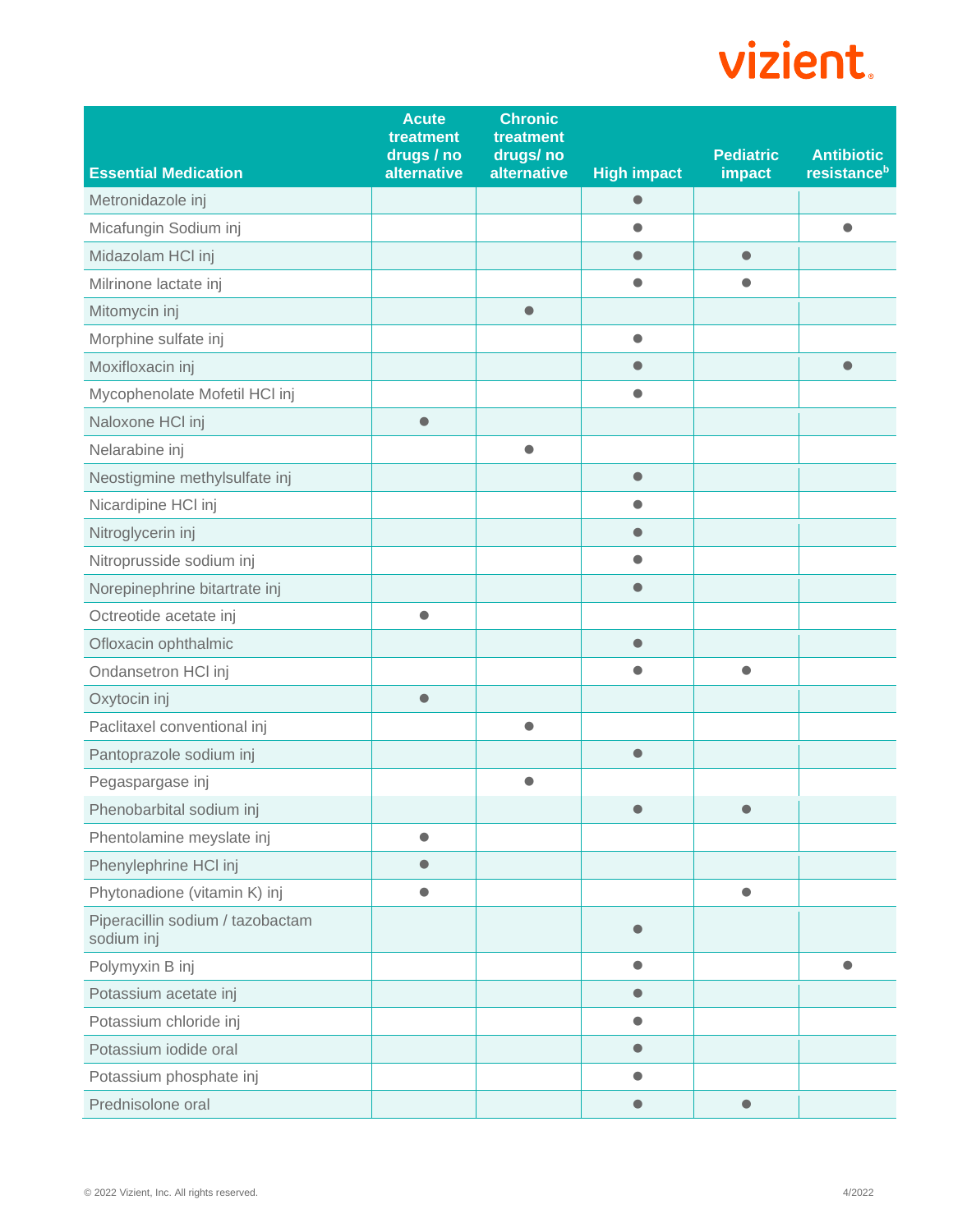|                                                  | <b>Acute</b><br>treatment<br>drugs / no | <b>Chronic</b><br>treatment<br>drugs/no |                        | <b>Pediatric</b> | <b>Antibiotic</b>       |
|--------------------------------------------------|-----------------------------------------|-----------------------------------------|------------------------|------------------|-------------------------|
| <b>Essential Medication</b>                      | alternative                             | alternative                             | <b>High impact</b>     | impact           | resistance <sup>b</sup> |
| Propofol inj                                     |                                         |                                         | $\bullet$<br>$\bullet$ |                  |                         |
| Propranolol HCl inj                              |                                         |                                         |                        |                  |                         |
| Propylthiouracil (PTU) oral                      | $\bullet$                               |                                         |                        |                  |                         |
| Prothrombin complex concentrate<br>(human) inj   |                                         |                                         | $\bullet$              |                  |                         |
| Pyridoxine HCI (vitamin B6) inj                  | $\bullet$                               |                                         |                        |                  |                         |
| Rasburicase inj                                  | $\bullet$                               |                                         |                        | $\bullet$        |                         |
| Remifentanil HCl inj                             |                                         |                                         | $\bullet$              |                  |                         |
| Reteplase recombinant inj                        |                                         |                                         | $\bullet$              |                  |                         |
| Rh <sub>0</sub> (D) immune globulin (RhoGam) inj | $\bullet$                               |                                         |                        |                  |                         |
| Ribavirin inhalation                             | $\bullet$                               |                                         |                        |                  |                         |
| Rocuronium bromide inj                           |                                         |                                         | $\bullet$              |                  |                         |
| Ropivacaine HCI inj                              |                                         |                                         | $\bullet$              |                  |                         |
| Selenium inj                                     |                                         | $\bullet$                               |                        | $\bullet$        |                         |
| Sevoflurane inhalation                           |                                         |                                         | $\bullet$              |                  |                         |
| Sildenafil inj                                   | $\bullet$                               |                                         |                        | $\bullet$        |                         |
| Sirolimus oral                                   |                                         |                                         | $\bullet$              |                  |                         |
| Sodium acetate inj                               |                                         |                                         |                        |                  |                         |
| Sodium benzoate/ sodium<br>phenylacetate inj     |                                         |                                         |                        |                  |                         |
| Sodium bicarbonate inj                           | $\bullet$                               |                                         |                        |                  |                         |
| Sodium chloride 0.9% IV                          | $\bullet$                               |                                         |                        |                  |                         |
| Sodium chloride 23.4% IV                         |                                         |                                         |                        |                  |                         |
| Sodium chloride 3% IVa                           |                                         |                                         |                        |                  |                         |
| Sodium chloride bacteriostatic 0.9% inj          |                                         |                                         | $\bullet$              |                  |                         |
| Sodium phosphate inj                             |                                         |                                         | $\bullet$              | $\bullet$        |                         |
| Sodium polystyrene sulfonate oral                |                                         |                                         | $\bullet$              |                  |                         |
| Sodium thiosulfate inj                           | $\bullet$                               |                                         |                        |                  |                         |
| Sterile water for injection (SWFI)               |                                         |                                         | $\bullet$              |                  |                         |
| Succinylcholine chloride inj                     |                                         |                                         | $\bullet$              |                  |                         |
| Sulfamethoxazole/trimethoprim oral               | $\bullet$                               |                                         |                        |                  | $\bullet$               |
| Surfactant, lung intratracheal                   | $\bullet$                               |                                         |                        | $\bullet$        |                         |
| Tacrolimus inj                                   |                                         |                                         | $\bullet$              |                  |                         |
| Tacrolimus oral                                  |                                         |                                         | $\bullet$              |                  |                         |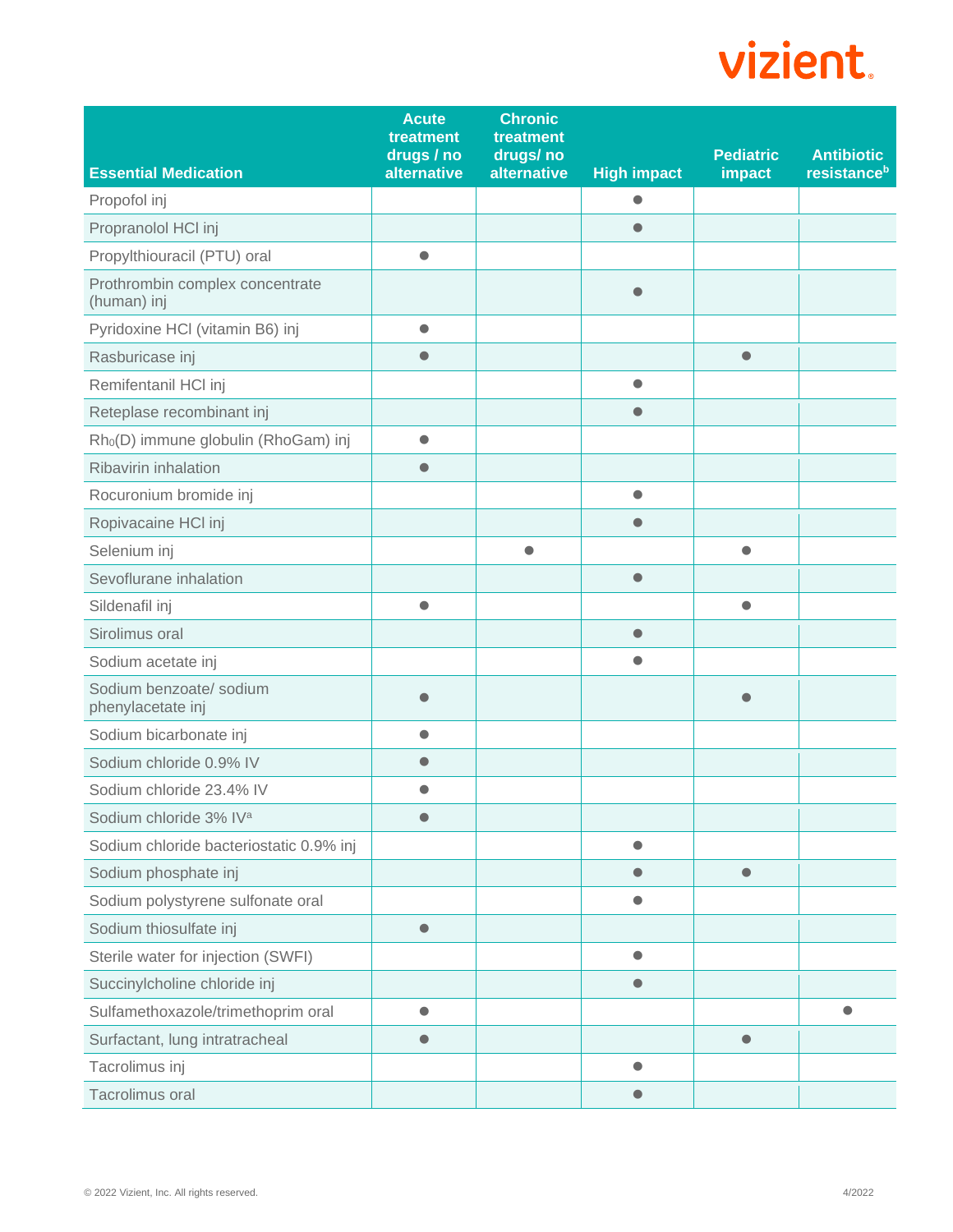| <b>Essential Medication</b> | <b>Acute</b><br>treatment<br>drugs / no<br>alternative | <b>Chronic</b><br>treatment<br>drugs/no<br>alternative | <b>High impact</b> | <b>Pediatric</b><br>impact | <b>Antibiotic</b><br>resistance <sup>b</sup> |
|-----------------------------|--------------------------------------------------------|--------------------------------------------------------|--------------------|----------------------------|----------------------------------------------|
| Tedizolid inj               |                                                        |                                                        | $\bullet$          |                            | $\bullet$                                    |
|                             |                                                        |                                                        |                    |                            |                                              |
| Thiamine (vitamin B1) inj   | $\bullet$                                              |                                                        |                    |                            |                                              |
| Thiotepa inj                |                                                        | $\bullet$                                              |                    |                            |                                              |
| Thrombin topical            | $\bullet$                                              |                                                        |                    |                            |                                              |
| Tigecycline inj             |                                                        |                                                        | $\bullet$          |                            | $\bullet$                                    |
| Tirofiban HCl inj           |                                                        |                                                        | $\bullet$          |                            |                                              |
| Tobramycin inhalation       | $\bullet$                                              |                                                        |                    | $\bullet$                  |                                              |
| Tocilizumab inj             | $\bullet$                                              |                                                        |                    |                            |                                              |
| Tranexamic acid inj         | $\bullet$                                              |                                                        |                    |                            |                                              |
| <b>Tretinoin oral</b>       |                                                        | $\bullet$                                              |                    |                            |                                              |
| Valganciclovir HCl oral     |                                                        |                                                        | $\bullet$          |                            |                                              |
| Vancomycin HCI in           |                                                        |                                                        | ●                  | $\bullet$                  | $\bullet$                                    |
| Vasopressin inj             | $\bullet$                                              |                                                        |                    |                            |                                              |
| Vecuronium bromide inj      |                                                        |                                                        | $\bullet$          | $\bullet$                  |                                              |
| Vinblastine sulfate inj     |                                                        | $\bullet$                                              |                    |                            |                                              |
| Vincristine sulfate inj     |                                                        | $\bullet$                                              |                    | $\bullet$                  |                                              |
| Vitamin D analogs inj       |                                                        | $\bullet$                                              |                    |                            |                                              |
| Voriconazole inj            |                                                        |                                                        | $\bullet$          |                            | $\bullet$                                    |
| Warfarin sodium oral        |                                                        |                                                        | ●                  |                            |                                              |
| Zinc chloride inj           |                                                        | $\bullet$                                              |                    | $\bullet$                  |                                              |
| Zoledronic acid inj         |                                                        |                                                        | ●                  |                            |                                              |

Abbreviations: BCG = Bacillus Calmette–Guérin; DMSO = dimethyl sulfoxide; HCl = hydrochloride; inj=injection; IV = intravenous; IVIG = intravenous immunoglobulin; NS = normal saline

aMedications identified as of greatest importance were selected by the Vizient pharmacy team from a comprehensive clinical review of products contained within the World Health Organization's (WHO) Essential Medicines list, the Advanced Cardiac Life Support (ACLS) and Pediatric Advanced Life Support (PALS) algorithms, and medications included in Vizient member health systems' critical drug lists.

<sup>b</sup>This column contains antimicrobials necessary to treat organisms listed in the CDC's Antibiotic Resistance Threats in the U.S., 2019 report. Members should determine which product(s) to include on formulary using discussions with local experts and antibiogram data.

#### **Antidotes**

| <b>Antidote</b>                                       | Primary indication in toxicology <sup>a</sup>                     |
|-------------------------------------------------------|-------------------------------------------------------------------|
| 3-factor prothrombin complex<br>concentrate (PCC) inj | Reversal of anticoagulants (e.g., warfarin)                       |
| 4-factor prothrombin complex<br>concentrate (PCC) inj | Reversal of anticoagulants (e.g., warfarin, factor Xa inhibitors) |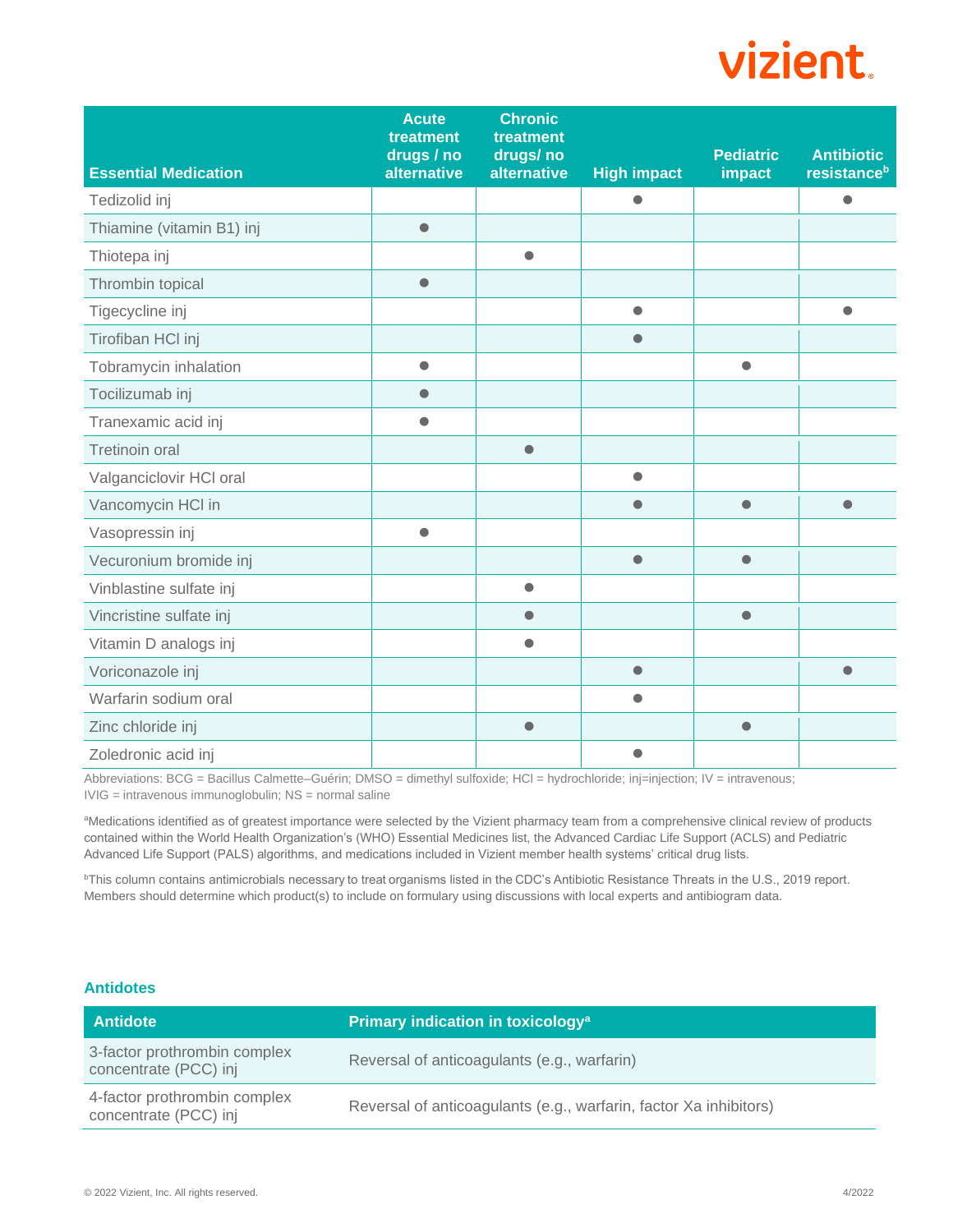| <b>Antidote</b>                                                | Primary indication in toxicology <sup>a</sup>                                         |
|----------------------------------------------------------------|---------------------------------------------------------------------------------------|
| Acetlycysteine inj                                             | Acetaminophen toxicity                                                                |
| Activated charcoal oral                                        | Gastrointestinal decontamination                                                      |
| Activated prothrombin complex<br>concentrate (aPCC; FEIBA) inj | Reversal of anticoagulants (e.g., DOACs)                                              |
| Aminocaproic acid inj                                          | Life-threatening bleed in patient on thrombolytic or anticoagulation (e.g.,<br>DOACs) |
| Andexanet alfa (andexanet) inj                                 | Reversal of factor Xa inhibitors                                                      |
| Antivenin (Latrodectus mactans) inj                            | Envenomation due to Lactrodectans mactans (black widow spider)                        |
| Atropine inj                                                   | Cholinergic toxicity (e.g., organophosphate poisoning)                                |
| Botulinum antitoxin inj                                        | Botulism (Clostridium botulinum)                                                      |
| Calcium chloride inj                                           | Beta-blocker, calcium channel blocker toxicity                                        |
| Calcium gluconate inj                                          | Beta-blocker, calcium channel blocker toxicity                                        |
| Calcium gluconate topical                                      | Hydrofluoric acid                                                                     |
| Centruroides Immune F(ab')2<br>(equine) inj                    | Scorpion envenomation                                                                 |
| Crotalidae Immune F(ab')2 (equine)<br>inj                      | Crotalinae envenomation                                                               |
| Crotalidae Polyvalent-immune Fab<br>(ovine) inj                | Crotalinae envenomation                                                               |
| Cyproheptadine oral                                            | Serotonin syndrome                                                                    |
| Dantrolene inj                                                 | Malignant hyperthermia                                                                |
| Deferoxamine inj                                               | Acute iron toxicity                                                                   |
| Dexrazoxane inj                                                | Extravasation of anthracyclines                                                       |
| Dextrose inj                                                   | Hypoglycemia (antidiabetic agents)                                                    |
| Digoxin Immune Fab inj                                         | Digoxin toxicity                                                                      |
| Dimercaprol inj                                                | Heavy metal (e.g., arsenic, lead, mercury) poisoning                                  |
| Dimethyl sulfoxide (DMSO) inj                                  | Extravasation                                                                         |
| Edetate calcium disodium inj                                   | Lead poisoning                                                                        |
| Flumazenil inj                                                 | Reversal of benzodiazepines                                                           |
| Folic acid inj                                                 | Methanol toxicity, reduce toxicity associated with antifolate chemotherapy            |
| Folic acid oral                                                | Methanol toxicity, reduce toxicity associated with antifolate chemotherapy            |
| Fomepizole inj                                                 | Methanol, ethylene glycol toxicity                                                    |
| Glucagon inj                                                   | Beta-blocker, calcium channel blocker toxicity                                        |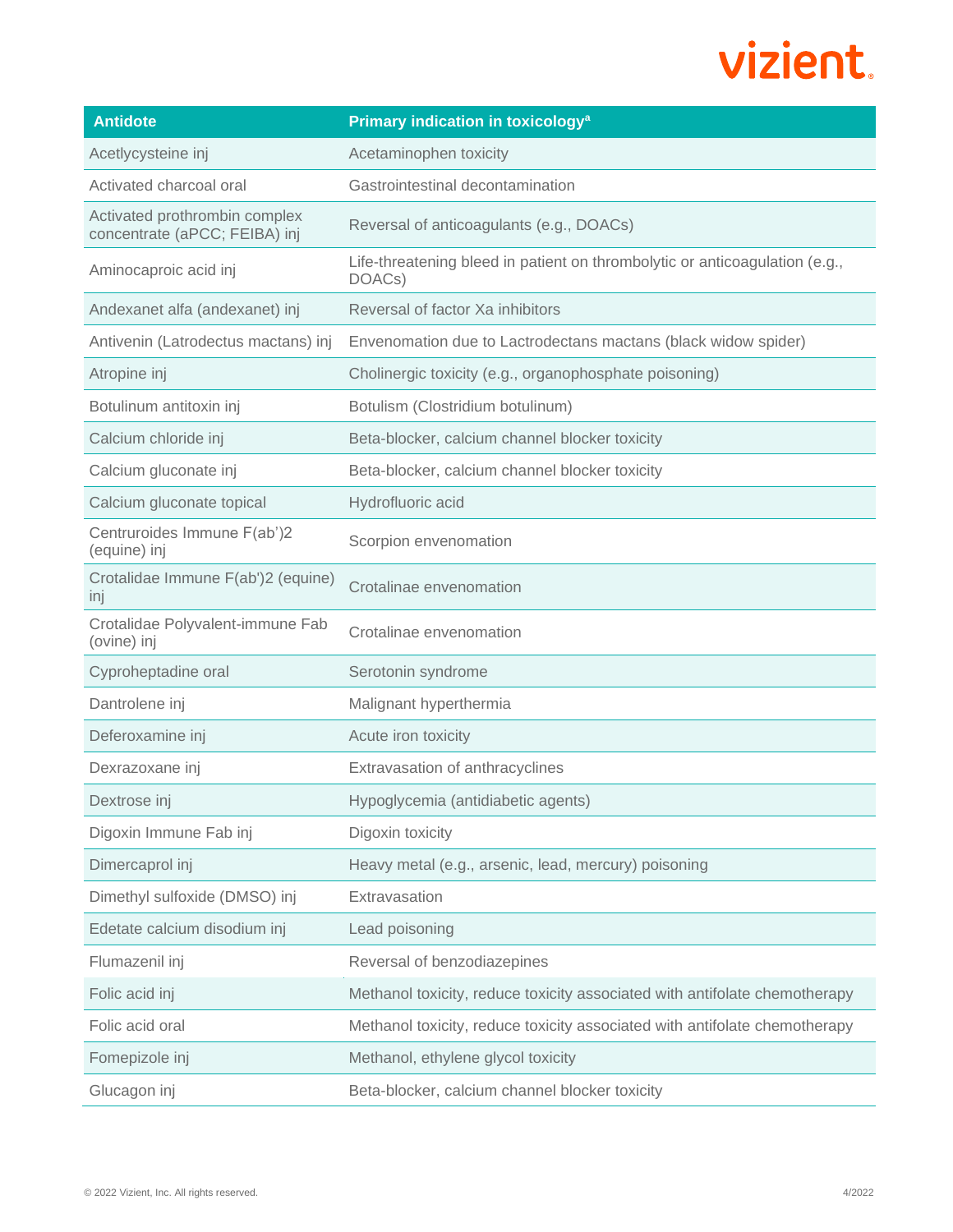| <b>Antidote</b>                    | Primary indication in toxicology <sup>a</sup>                                                       |
|------------------------------------|-----------------------------------------------------------------------------------------------------|
| Glucarpidase inj                   | Methotrexate toxicity                                                                               |
| Glycopyrrolate inj                 | Adjunct in NMB reversal (offset cholinergic effects associated w/<br>neostigmine, pyridostigmine)   |
| Hyaluronidase inj                  | Extravasation, misc.                                                                                |
| Hydroxocobalmin (Cyanokit) inj     | Cyanide poisoning                                                                                   |
| Idarucizumab (Praxbind) inj        | Reversal of dabigatran                                                                              |
| Insulin regular inj                | Beta-blocker, calcium channel blocker toxicity                                                      |
| Leucovorin inj                     | Methotrexate toxicity                                                                               |
| Leucovorin oral                    | Methotrexate toxicity                                                                               |
| Levocarnitine (L-carnitine) inj    | Valproic acid toxicity                                                                              |
| Levocarnitine (L-carnitine) oral   | Valproic acid toxicity                                                                              |
| Levoleucovorin inj                 | Methotrexate toxicity                                                                               |
| Lipid emulsion, 20% inj            | Systemic toxicity from local anesthetics; lipid soluble cardiotoxics (e.g.,<br>beta-blockers, CCBs) |
| Methylene blue inj                 | Methemoglobinemia                                                                                   |
| Naloxone inj                       | Reversal of opioids                                                                                 |
| Neostigmine inj                    | Reversal of non-depolarizing NMB                                                                    |
| Octreotide inj                     | Hypoglycemia induced by insulin-secretagogues (e.g., sulfonylureas)                                 |
| Phentolamine inj                   | Extravasation of vasopressors (e.g., norepinephrine)                                                |
| Physostigmine inj                  | Anticholinergic toxicity                                                                            |
| Phytonadione inj                   | Reversal vitamin K antagonist (e.g., warfarin)                                                      |
| Phytonadione oral                  | Reversal vitamin K antagonist (e.g., warfarin)                                                      |
| Potassium iodide oral              | Radioactive iodine exposure                                                                         |
| Pralidoxime inj                    | Cholinergic toxicity (e.g., organophosphate poisoning)                                              |
| Protamine inj                      | Heparin (UFH, LMWH) reversal                                                                        |
| Pyridostigmine inj                 | Reversal of non-depolarizing NMB                                                                    |
| Pyridoxine inj                     | Isoniazid toxicity                                                                                  |
| Rabies immune globulin (human) inj | Rabies, postexposure prophylaxis                                                                    |
| Rabies vaccine inj                 | Rabies, pre- and postexposure prophylaxis                                                           |
| Sodium bicarbonate inj             | Various toxicities (e.g., cyclic antidepressants, salicylates)                                      |
| Sodium nitrite inj                 | Cyanide poisoning                                                                                   |
| Sodium thiosulfate inj             | Cyanide poisoning                                                                                   |